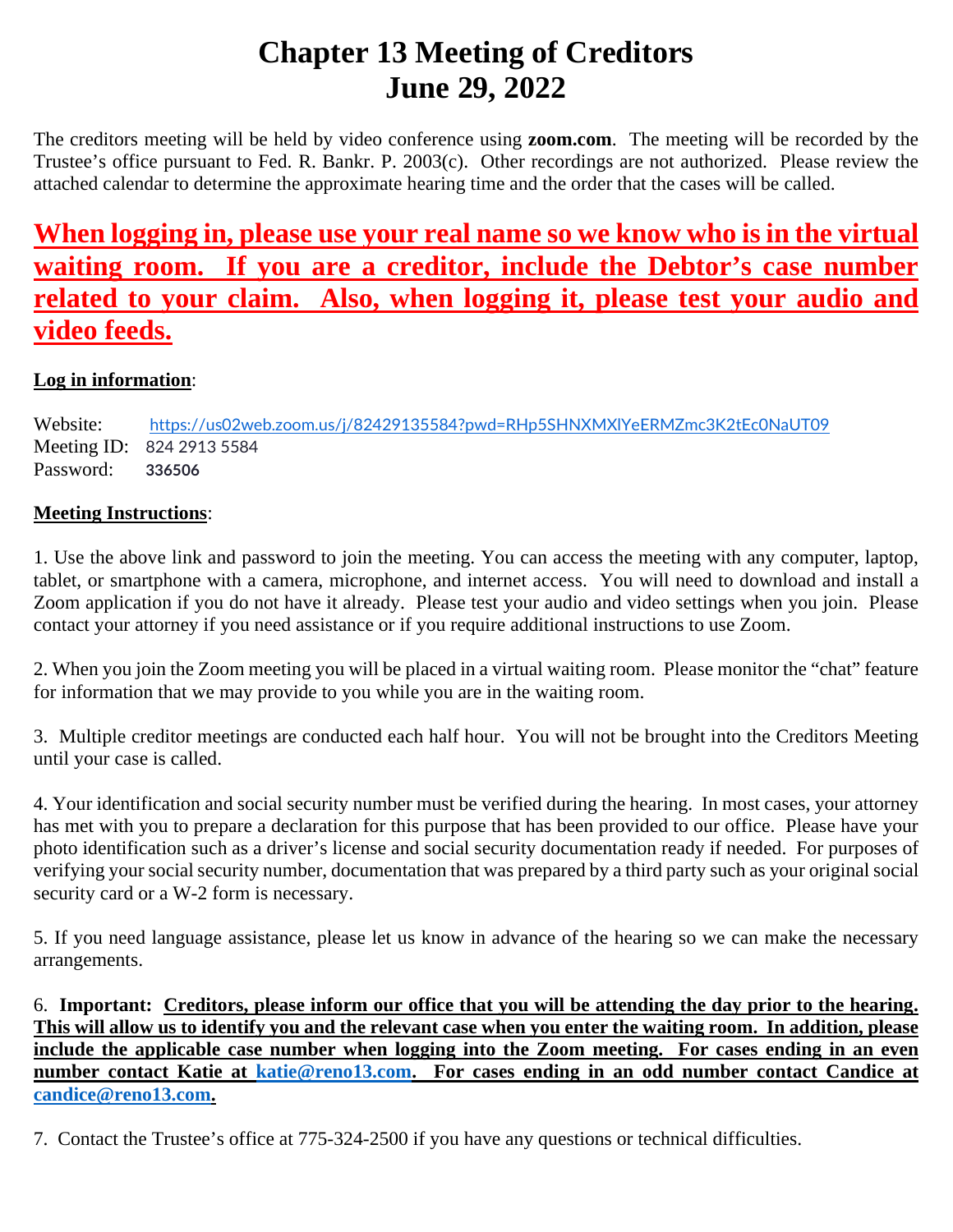#### **United States Bankruptcy Court District of Nevada**

### **341 Hearing Schedule June 29, 2022**

| 09:00 AM<br>22-50233-NMC                                  | <b>JESTER</b>        |
|-----------------------------------------------------------|----------------------|
| 341 Meeting                                               |                      |
| TRICIA M. DARBY, ESQ.<br><b>Plan Confirmation Date:</b>   |                      |
|                                                           |                      |
| 09:00 AM                                                  |                      |
| 22-50237-NMC                                              | <b>BURKHART, JR.</b> |
| 341 Meeting                                               |                      |
| STEVEN ALPERT, ESQ.<br><b>Plan Confirmation Date:</b>     | 08/18/2022           |
|                                                           |                      |
| 09:00 AM                                                  |                      |
| 22-50242-NMC                                              | WEINER               |
| 341 Meeting                                               |                      |
| SEAN P. PATTERSON, ESQ.<br><b>Plan Confirmation Date:</b> | 07/14/2022           |
|                                                           |                      |
| 09:30 AM                                                  |                      |
| 22-50240-NMC                                              | <b>BORDEN</b>        |
| 341 Meeting<br>TRICIA M. DARBY, ESQ.                      |                      |
| <b>Plan Confirmation Date:</b>                            | 07/14/2022           |
|                                                           |                      |
| 09:30 AM                                                  |                      |
| 22-50241-NMC                                              | <b>DOMINGUEZ</b>     |
| 341 Meeting<br>TRICIA M. DARBY, ESQ.                      |                      |
| <b>Plan Confirmation Date:</b>                            | 07/14/2022           |
|                                                           |                      |
| 09:30 AM                                                  |                      |
| 22-50245-NMC                                              | <b>MAVENI</b>        |
| 341 Meeting<br>SEAN P. PATTERSON, ESQ.                    |                      |
| <b>Plan Confirmation Date:</b>                            | 07/14/2022           |
|                                                           |                      |
| 10:00 AM                                                  |                      |
| 22-50055-NMC<br>341 Meeting                               | <b>TORRES</b>        |
| SETH D. BALLSTAEDT, ESQ.                                  |                      |
| <b>Plan Confirmation Date:</b>                            | <b>08/18/2022</b>    |
|                                                           |                      |
| 10:00 AM                                                  |                      |
| 22-50246-NMC<br>341 Meeting                               | <b>FRIELDS</b>       |
| NICHOLAS M. WAJDA, ESQ.                                   |                      |
| <b>Plan Confirmation Date:</b>                            | <b>08/08/2022</b>    |
| 10:00 AM                                                  |                      |
| 22-50249-NMC                                              | VAN DUESEN           |
| 341 Meeting<br>SEAN P. PATTERSON, ESQ.                    |                      |
| <b>Plan Confirmation Date:</b>                            | 07/14/2022           |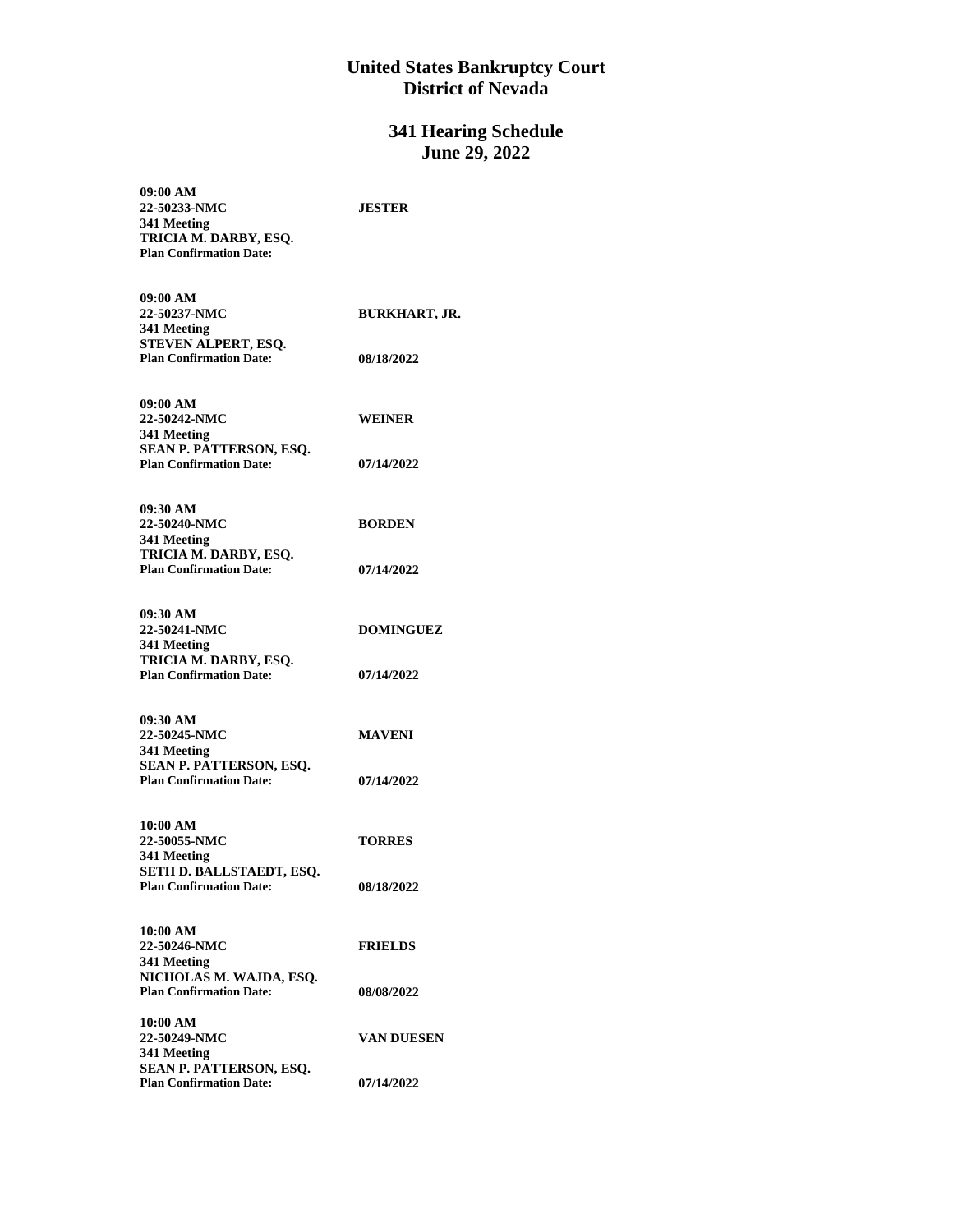#### **United States Bankruptcy Court District of Nevada**

#### **341 Hearing Schedule June 29, 2022**

| 10:00 AM                                                       |                  |
|----------------------------------------------------------------|------------------|
| 22-50250-NMC                                                   | <b>AKERS</b>     |
| 341 Meeting                                                    |                  |
| SEAN P. PATTERSON, ESQ.                                        | 07/14/2022       |
| <b>Plan Confirmation Date:</b>                                 |                  |
|                                                                |                  |
|                                                                |                  |
| 10:30 AM                                                       |                  |
| 22-50254-NMC                                                   | <b>SHOCKNEY</b>  |
| 341 Meeting                                                    |                  |
| SEAN P. PATTERSON, ESQ.                                        |                  |
| <b>Plan Confirmation Date:</b>                                 | 08/18/2022       |
|                                                                |                  |
|                                                                |                  |
| 10:30 AM                                                       |                  |
| 22-50255-NMC                                                   | <b>TROTTOT</b>   |
| 341 Meeting                                                    |                  |
| <b>CHRISTOPHER P. BURKE,</b>                                   |                  |
| ESO.                                                           |                  |
| <b>Plan Confirmation Date:</b>                                 |                  |
|                                                                |                  |
|                                                                |                  |
| 10:30 AM                                                       |                  |
| 22-50260-NMC                                                   | <b>SERPA</b>     |
| 341 Meeting                                                    |                  |
| JOHN S. BARTLETT, ESQ.                                         |                  |
| <b>Plan Confirmation Date:</b>                                 | 08/18/2022       |
|                                                                |                  |
| 11:00 AM                                                       |                  |
| 22-50205-NMC                                                   | <b>BUZZELL</b>   |
|                                                                |                  |
| <b>341 Meeting Continued</b><br><b>SEAN P. PATTERSON, ESO.</b> |                  |
| <b>Plan Confirmation Date:</b>                                 | 06/16/2022       |
|                                                                |                  |
|                                                                |                  |
| 11:00 AM                                                       |                  |
| 22-50275-NMC                                                   | <b>LAMBERT</b>   |
| 341 Meeting                                                    |                  |
| SEAN P. PATTERSON, ESQ.                                        |                  |
| <b>Plan Confirmation Date:</b>                                 | 08/18/2022       |
|                                                                |                  |
|                                                                |                  |
| 11:00 AM                                                       |                  |
| 22-50277-NMC                                                   | <b>DEL TORTO</b> |
| 341 Meeting                                                    |                  |
| TRICIA M. DARBY, ESQ.                                          |                  |
| <b>Plan Confirmation Date:</b>                                 |                  |
|                                                                |                  |
|                                                                |                  |
| 11:00 AM                                                       |                  |
| 22-50281-NMC                                                   | ELLIOTT, SR.     |
| 341 Meeting                                                    |                  |
| STEPHEN G. YOUNG, ESQ.                                         |                  |
| <b>Plan Confirmation Date:</b>                                 | 07/14/2022       |
|                                                                |                  |
| 11:30 AM                                                       |                  |
| 22-50283-NMC                                                   | <b>RICHARDS</b>  |
| 341 Meeting                                                    |                  |
| SEAN P. PATTERSON, ESQ.                                        |                  |
| <b>Plan Confirmation Date:</b>                                 | 08/18/2022       |